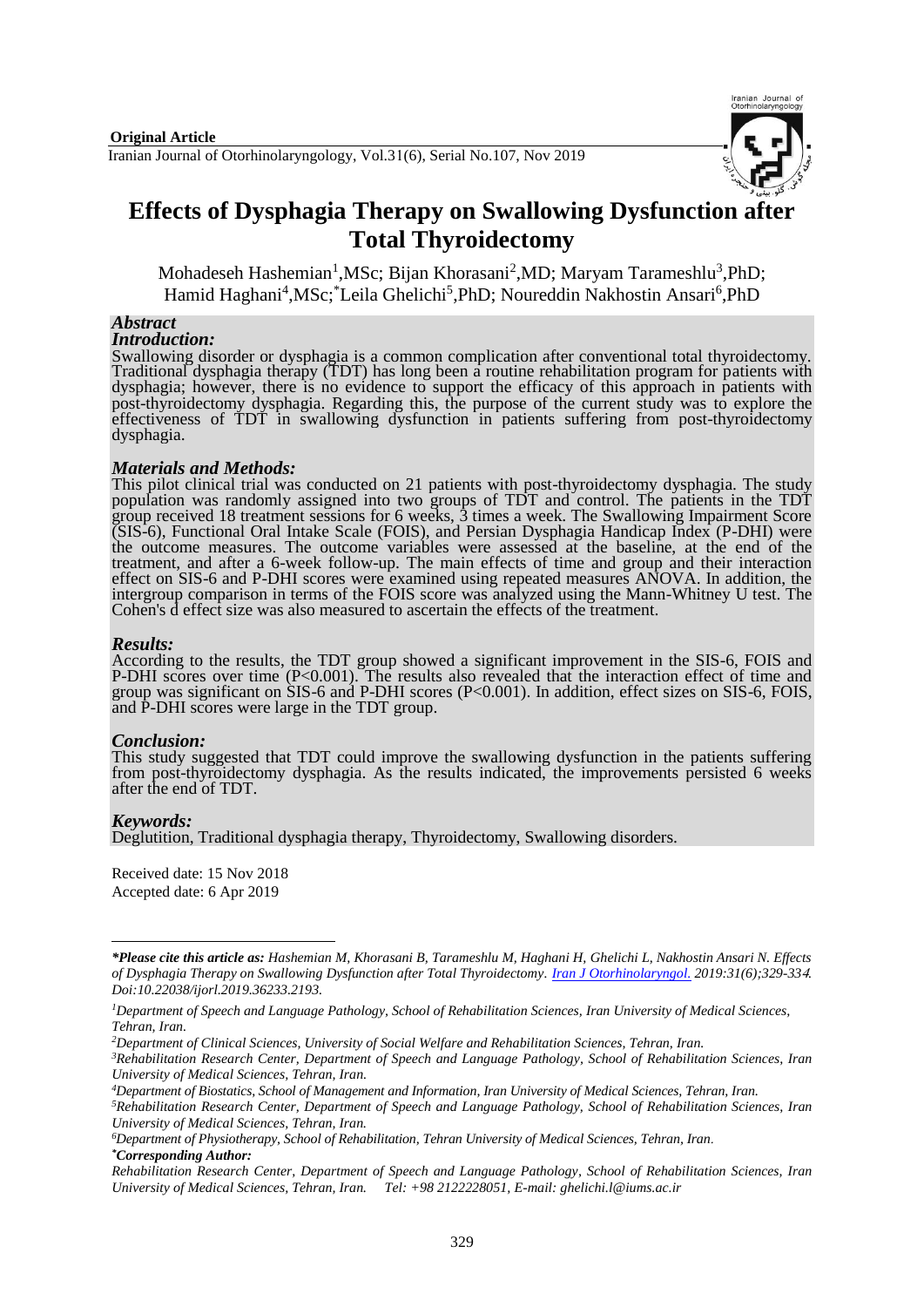# *Introduction*

Thyroidectomy is the most frequent endocrine operation in the world (1). The common clinical outcomes following thyroidectomy include dysphonia and dysphagia, hemorrhage, hypocalcemia, hypoparathyroidism, damaged recurrent laryngeal nerve, and damaged [superior laryngeal nerve](http://ionmworldcongress.com/wp-content/uploads/2013/11/INMSG-Standards-Guideline-Statement-EBSLN-Monitoring-in-Thyroid-and-Parathyroid-Surgery.pdf) (1-6). Dysphagia or swallowing dysfunction is commonly seen in patients with thyroidectomy and has a prevalence range of 20-58% (1,2,7-9).

Several factors can cause post-thyroidectomy dysphagia, including cricopharyngeal dysfunctions (10), intraoperative manipulation, retraction of the scar tissue, thyroid gland palpation (6,11), injury of the neural plexus, tracheal intubation, reaction to pain, changes in the blood supply (2,4), strap muscle malfunction, laryngotracheal fixation, psychological reactions to surgery, and adhesion between the subplatysmal muscle flap and the strap muscle (4,12).

Some symptoms of the post-thyroidectomy dysphagia include non-specific swallowing changes, painful or difficult swallowing, sense of a lump, and coughing (4,13,14). Dysphagia increases the risk of malnutrition, dehydration, and aspiration pneumonia; moreover, this condition can lead to the reduction of patients' quality of life and sudden death in patients with thyroidectomy (15-17). Therefore, postthyroidectomy dysphagia as a serious condition should be diagnosed and managed with proper therapeutic strategies that are based on comprehensive clinical evaluations.

The main objective of dysphagia therapy is to achieve normal nutrition (18). Traditional dysphagia therapy (TDT) as a common rehabilitation technique includes the modification of the diet, compensatory techniques, motor exercises, and swallowing maneuvers (18). There is evidence regarding the efficacy of TDT in the swallowing performance of the dysphagic patients due to different reasons, such as multiple sclerosis, Parkinson's disease, head and neck cancer, and stroke (19-23). However, there is a dearth of published studies relevant to the effectiveness of TDT on the swallowing dysfunction of the patients with thyroidectomy. Regarding this, the purpose of the current pilot research was to evaluate the effectiveness of TDT on

swallowing dysfunction in patients suffering from post-thyroidectomy dysphagia.

# *Materials and Methods*

This pilot study was targeted toward the investigation of the effectiveness of TDT in swallowing dysfunction after conventional total thyroidectomy (CTT). The protocol of this research was approved by the Ethical Committee of Iran University of Medical Sciences, Tehran, Iran.

# *Study population*

This study was conducted on patients undergoing CTT at the Surgical Ward of Milad Hospital, Tehran, Iran, between November 2016 and May 2017. The inclusion criteria included: 1) age range of 21-60 years, 2) infliction with dysphagia based on the swallowing impairment score (SIS-6) (24), 3) implementation of CTT at least one month prior to the study, 4) lack of alcohol consumption or smoking, 5) lack of vocal fold paralysis, and 6) lack of a previous neck surgery. On the other hand, the exclusion criteria were: 1) pulmonary or neurological diseases, 2) history of severe reflux, and 3) dysphagia due to drug toxicity. The patients were asked to sign an informed consent before initiating the study.

# *Intervention*

The patients were randomly allocated into two groups of TDT  $(n=11)$  and control  $(n=10)$ . The TDT group received TDT, and the control group did not receive any dysphagia therapy. All the patients in the TDT group were subjected to 18 treatment sessions, 3 times a week. The patients were demanded not to take part in any other swallowing intervention programs. The TDT program included diet modification, compensation strategies, oral motor exercises (i.e., laryngeal elevation, masako or tongue hold, and shaker exercise), postural correction to facilitate bolus transition (e.g., chin-down posture, chin-up posture, head rotation, and head tilt), thermal tactile stimulation, and mendelsohn, supraglottic, super supraglottic and effortful maneuvers (18).

# *Outcome measures*

At first, the patients underwent a baseline interview to collect the demographic data by a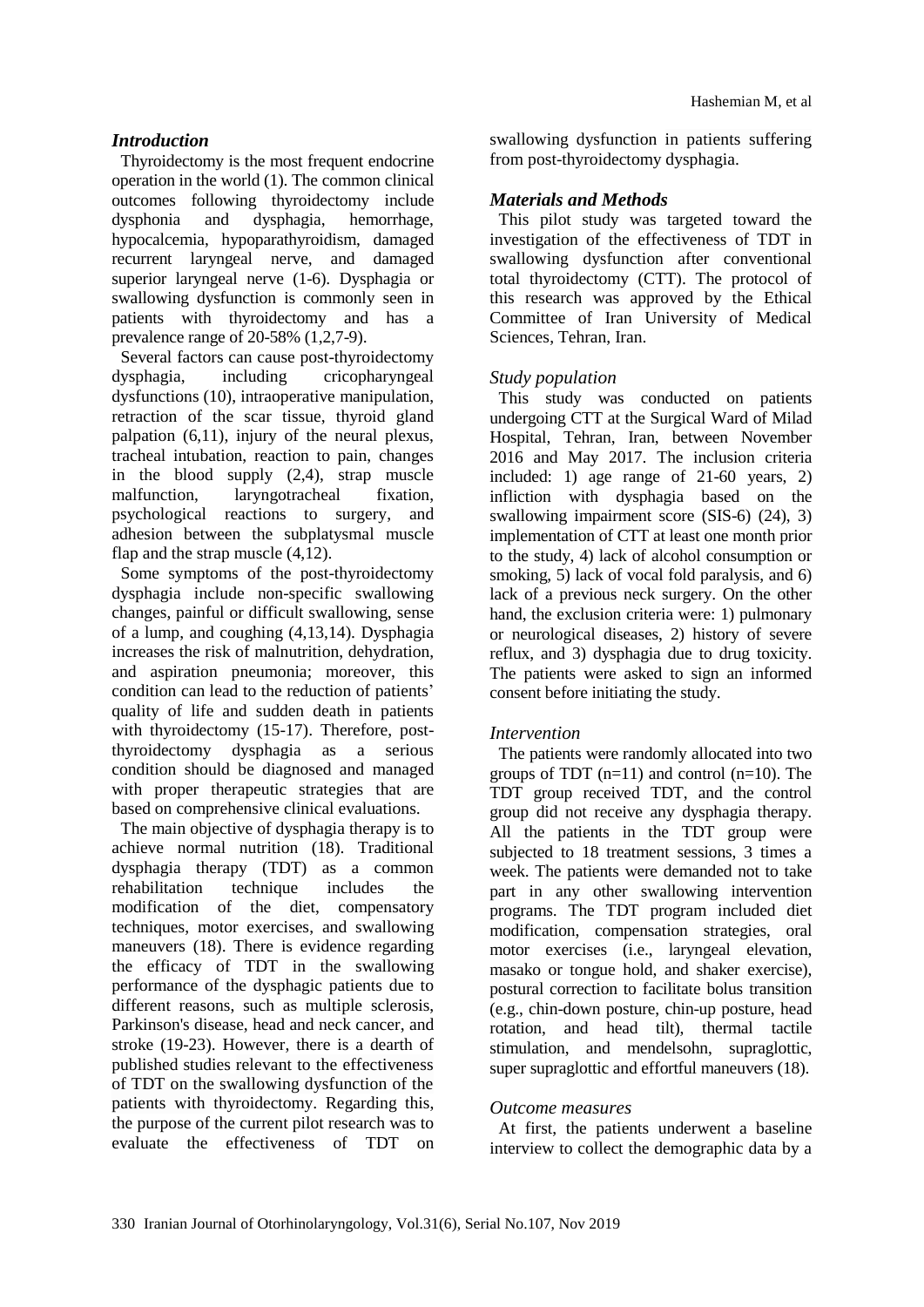Dysphagia Therapy in Patients with Thyroidectomy

speech-language pathologist. Then, the SIS-6, Functional Oral Intake Scale (FOIS), and the Persian version of the Dysphagia Handicap Index (P-DHI) scores were documented at the baseline, at the end of the treatment, and after a 6-week follow-up period. In this study, the SIS-6, FOIS, and P-DHI were used as the outcome measures. These scales are validated clinical questionnaires facilitating the diagnosis of swallowing dysfunctions (24-27).

#### *Swallowing impairment score*

The SIS-6 is a self-evaluation questionnaire assessing common dysphagia symptoms. The SIS-6 includes 6 items scored within a range of 0 (without swallowing alterations) to 24 (maximum swallowing dysfunction). The SIS-6 is a validated tool for dysphagia diagnosis (14,24).

#### *Functional Oral Intake Scale*

The FOIS is a seven-point scale to determine the functional degree of oral feeding in stroke patients. Levels 1-3 relate to different levels of non-oral feeding, and levels 4-7 denote different levels of oral intake. The FOIS scale has demonstrated good reliability and validity in assessing functional oral feeding (25).

#### *Dysphagia Handicap Index*

The P-DHI consisting of 25 items was used to measure the handicapping impact of swallowing disorders. The reliability and validity of the questionnaire have been already demonstrated in previous studies (26). In this instrument, the patient should select one of the three options of 'always', 'sometimes', and 'never' for each item scored 0, 2, and 4,

respectively. The total score is obtained by summing up all item scores and ranges from 0 to 100 (26,27).

#### *Statistical Analysis*

The statistical analysis of the data was performed in SPSS software (version 19; Inc., Chicago, IL, USA). Normality of the data was determined using the Kolmogorov-Smirnov test. The repeated measures ANOVA was applied to evaluate the main effects and interaction effects of time and group on the SIS-6 and P-DHI scores. In addition, the Bonferroni test was performed for posthoc pairwise analysis. The intergroup comparison of FOIS scores was determined by means of the Mann-Whitney U test. Furthermore, the Friedman test was used to perform the intragroup comparison of the FOIS score. The Cohen's d effect sizes were also measured to ascertain the effects of treatment. A p-value of  $\leq$  0.05 was considered statistically significant.

#### *Results*

Figure 1 displays a consort flow chart of the participants. Out of the 117 patients who underwent CTT, 21 patients (i.e., 4 males and 17 females) with a mean age of  $46\pm9$  years met the inclusion criteria. The study population was randomly assigned into two groups of TDT  $(n=11)$  and control  $(n=10)$ . All participants completed the study procedure. According to the results,  $5(23\%)$ ,  $12(57\%)$ , and 4(19%) patients had thyrotoxicosis, thyroid carcinoma, and goiter, respectively (Table.1). The characteristics and outcome measures did not significantly differ between the two groups at the baseline (Table.1).

|  |  | Table 1: Characteristics of the patients at baseline in Traditional Dysphagia Therapy (TDT) and Control groups. |  |  |  |  |  |  |  |
|--|--|-----------------------------------------------------------------------------------------------------------------|--|--|--|--|--|--|--|
|--|--|-----------------------------------------------------------------------------------------------------------------|--|--|--|--|--|--|--|

|                                       | TDT Group $(N = 11)$ | Control Group $(N = 10)$ | .<br>$\circ$<br>Test (P-value) |  |
|---------------------------------------|----------------------|--------------------------|--------------------------------|--|
| Female/male                           | 8/3                  | 9/1                      | Chi-square test $(0.58)$       |  |
| Mean age $\pm$ SD (years)             | $49.27 + 7.36$       | $42.40 + 10.22$          | Independent T-test 0.09        |  |
| Preoperative diagnosis                |                      |                          |                                |  |
| Thyrotoxicosis                        | 3(14%)               | $2(9\%)$                 | Chi-square test $(0.4)$        |  |
| Thyroid carcinoma                     | 6(28.5%)             | 6(28.5%)                 |                                |  |
| Goiter                                | $2(9.5\%)$           | $2(9.5\%)$               |                                |  |
| $SIS-6$ (Mean $\pm$ SD)               | $14.27 + 2.1$        | $13.9 + 2.7$             | Independent T-test $(0.73)$    |  |
| FOIS (Median, Interguartile<br>Range) | $5(4-6)$             | $5(5-6)$                 | Mann-Whitney U test $(0.34)$   |  |
| P-DHI (Mean $\pm$ SD)                 | $42.55 \pm 8.6$      | $39.20 \pm 6.4$          | Independent T-test (0.33)      |  |

TDT: traditional dysphagia therapy, SIS-6: swallowing impairment score, FOIS: Functional Oral Intake, P-DHI: Persian version of the dysphagia handicap index score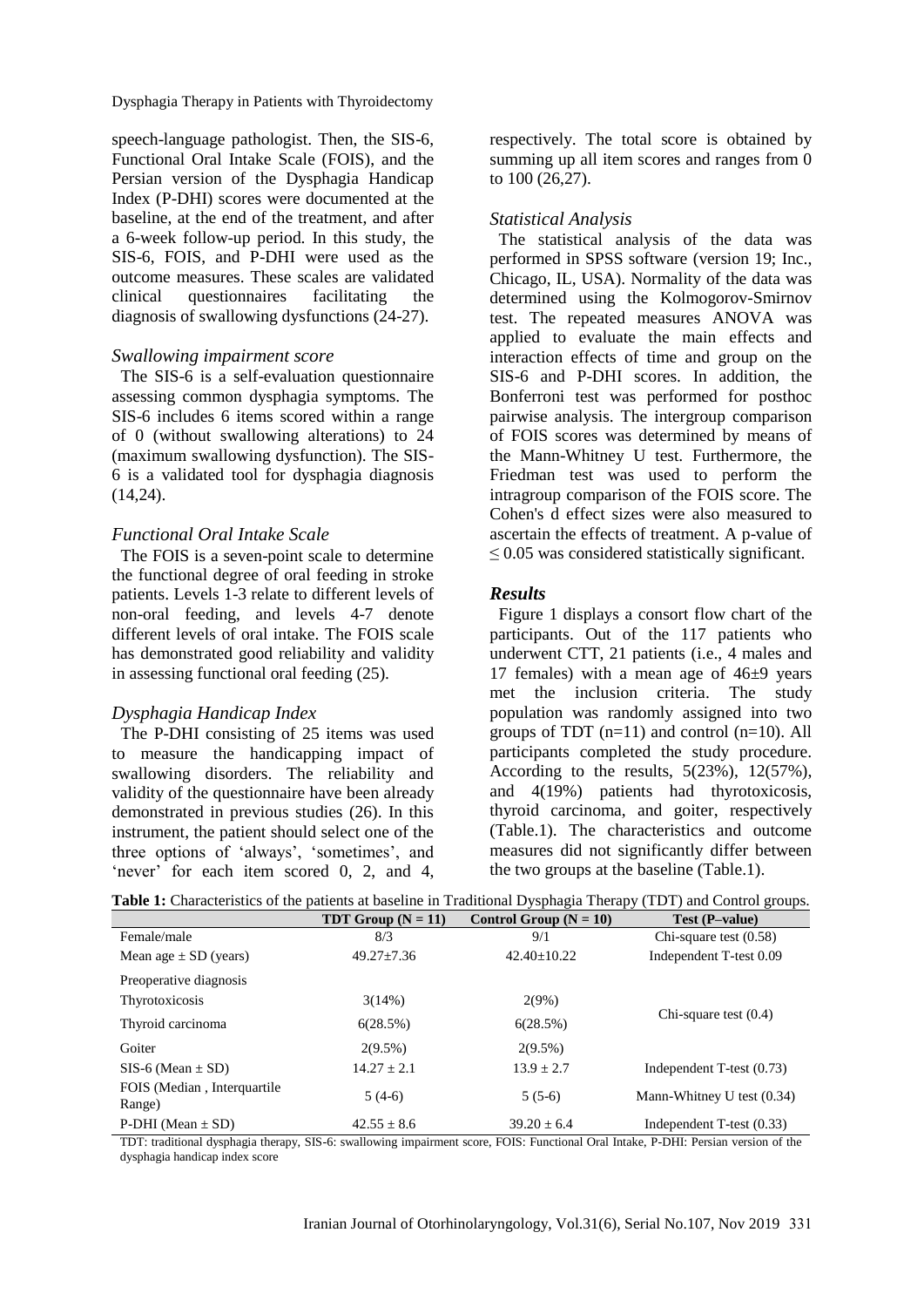

**Fig 1:** Consort flow diagram

#### *Swallowing Impairment Score*

According to the results of the Mauchly's test, time showed a significant effect on SIS-6  $(\gamma 2 = 38.11, \quad df = 2, \quad P < 0.001; \quad F(1.06,$ 20.22)=145.77, P<0.001, Greenhouse-Geisser adjusted). The results of the Bonferroni posthoc test showed a significant improvement in the SIS-6 score in the TDT group at the end of the treatment (P<0.001) and after the follow-up period (P<0.001). The SIS-6 score improvement retained 6 weeks after the treatment  $(P=0.19)$ . The main effect of group on SIS-6 was also found to be significant  $(F_{(1,19)})$  $=25.79$ , P < 0.001). In addition, the time and group interaction effect on SIS-6 score was significant;  $(F<sub>(1.06,20,22)</sub>=77.81, P < 0.001, Greenhouse-$ Geisser adjusted; Fig.2). Effect sizes on the SIS-6 were also large  $(d=7.64)$  and small  $(d=0.46)$  in the TDT and control groups, respectively.



**Fig2:** Interaction effect of time and group on swallowing impairment score

#### *Functional Oral Intake Scale*

As the results indicated, the FOIS score was significantly improved over time in the TDT group  $(\chi^2(2) = 26, P < 0.001)$ . There was a significant difference between the two groups in terms of the FOIS score after the treatment and 6 weeks after the follow-up( $\chi$ 2 (1)=13.20, P<0.001). In this regard, the TDT group showed an improvement in this variable. Effect sizes on the FOIS score for the TDT and control groups were large  $(d=1.41)$  and small (d=0.00), respectively.

### *Persian version of the Dysphagia Handicap Index*

Based on the results of the Mauchley's test, time significantly affected the P-DHI score  $(\chi^2 = 71.64, \text{ df} = 2, \text{ P} < 0.001;$  $F_{(1.01,20,28)}$ =105.65, P<0.001, Greenhouse-Geisser adjusted). Furthermore, the results of the Bonferroni posthoc test revealed a significant improvement in the P-DHI score of the TDT group after the end of the treatment  $(P<0.001)$  and follow-up period  $(P<0.001)$ . The P-DHI improvement retained 6 weeks after the treatment  $(P=0.34)$ . The significant main effect of group was also observed on the P-DHI  $(F<sub>(1,19)</sub>)$  $=29.49$ , P < 0.001). In addition, the time and group interaction effect on P-DHI score was found to be significant  $(F_{(1,01,20,28.)} = 59.35$ , P<0.001, Greenhouse-Geisser adjusted; Fig.3). Effect sizes on the P-DHI score were large  $(d=6.83)$  and small  $(d=0.49)$  for the TDT and control groups, respectively.



**Fig 3:** Interaction effect of time and group on the Persian version of the dysphagia handicap index score

#### *Discussion*

The findings of the current study revealed an improvement in the SIS-6, P-DHI, and FOIS scores of the TDT group over time. Furthermore, the improvement of SIS-6, P-DHI, and FOIS scores persisted during the 6 weeks of follow-up. To the best of our knowledge, the present research is the first attempt toward the investigation of the effectiveness of TDT in swallowing dysfunction among the patients suffering from post-thyroidectomy dysphagia.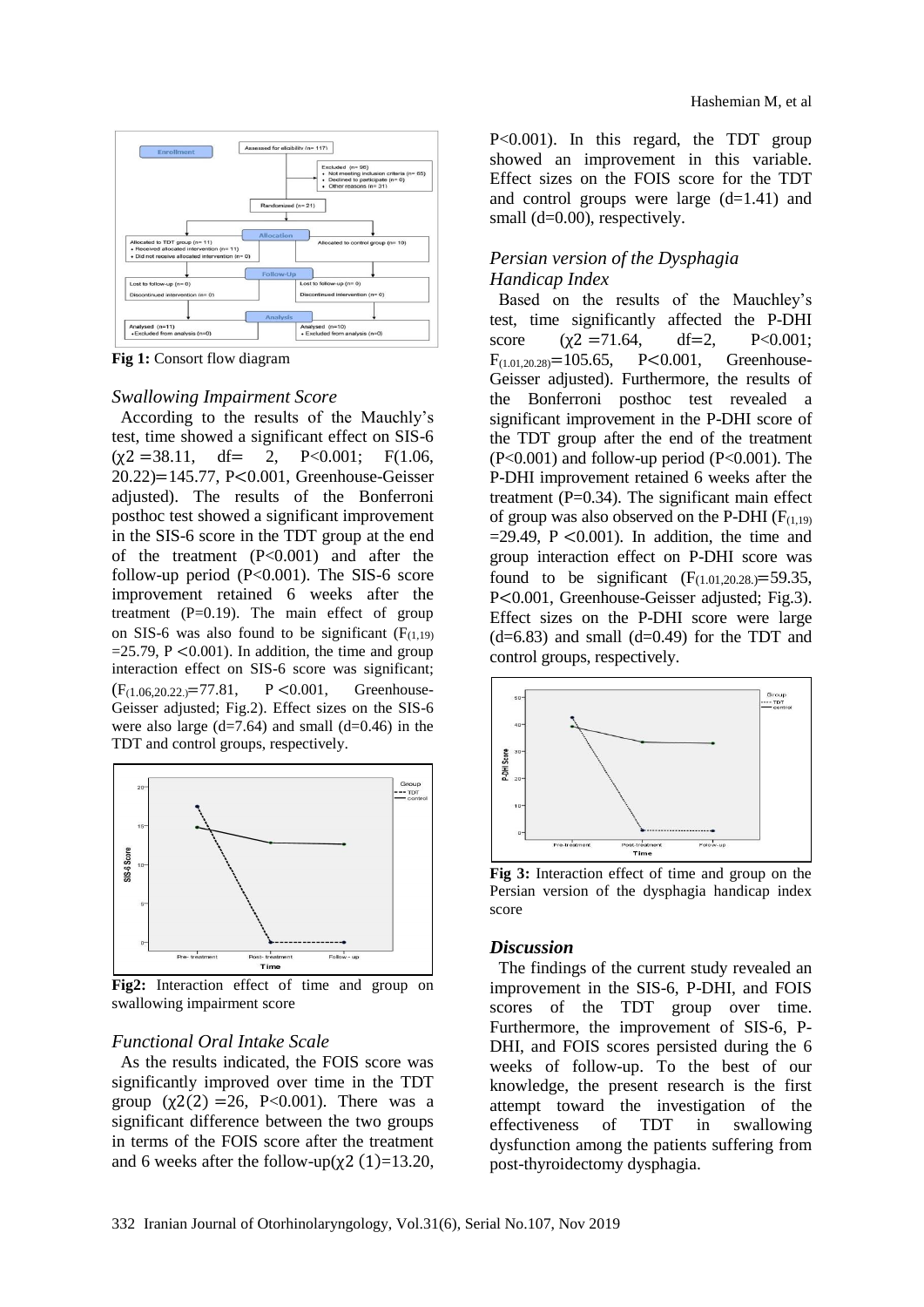Dysphagia Therapy in Patients with Thyroidectomy

### *Swallowing Impairment Score*

The results of our study indicated that the SIS-6 score improved after 18 sessions of treatment and that this improvement lasted 6 weeks after the treatment in the TDT group. Moreover, time and group were demonstrated to exert an interactive effect on the SIS-6 score; in this regard, the improvements in the TDT group was more than that in the control group over the course of time. The lack of similar studies hinders the comparison of our findings. The results indicated that TDT can be efficient in modifying the weakness of the muscles, muscle tonicity, coordination, and reduced endurance (7,18,22). In addition, a large effect size was observed on the SIS-6 score of the TDT group after the treatment. This finding suggests that the TDT was greatly efficient in the improvement of swallowing dysfunction in patients suffering from post-thyroidectomy dysphagia.

## *Functional Oral Intake Scale*

The findings of this study revealed that the FOIS score was improved after 18 therapeutic in the TDT group. Furthermore, the FOIS improvements persisted 6 weeks after the treatment. All patients in the TDT group regained normal feeding without any restrictions. These results suggest the higher safety of oral feeding after treatment in the TDT group (18,23,24). A large effect size on FOIS score was seen at the end of the 18 sessions of the treatment in the TDT group. These findings suggest the efficiency of TDT in the improvement of oral feeding in patients with post-thyroidectomy dysphagia.

# *Persian version of the Dysphagia Handicap Index*

The results of the current study were indicative of an improvement in the P-DHI score of the TDT group after 18 sessions of treatment, which lasted six weeks after treatment. Moreover, the interactive effect of time and group was shown on the P-DHI; in this respect, the improvements of the P-DHI score in the TDT group was more than that in the control group over time. These findings imply that TDT exercises increase the quality of life via improving swallowing abilities (18,24). Our study showed large effect sizes

on P-DHI score at the end of 18 sessions of treatment in the TDT group. These findings indicate that TDT was greatly effective in reducing the handicapping impacts of swallowing problems in patients suffering from post-thyroidectomy dysphagia.

This study has some limitations that should be noted. First, the sample size was small which could limit the generalizability of the results. Second, there was no blinding for patients, dysphagia therapist, or assessor. Therefore, it is recommended to perform welldesigned randomized controlled trials with large sample size to confirm our findings.

# *Conclusion*

The findings of the present pilot study revealed the efficiency of TDT in the improvement of swallowing dysfunction in patients suffering from thyroidectomy. However, further studies are required to compare the efficacy of TDT with those of other treatments in these patients.

## *Acknowledgments*

This research is a part of a Master of Science thesis submitted by the first author. We gratefully acknowledge the financial support of the Research Deputy of Iran University of Medical Sciences and also all patients for participation in our study. The authors declare no conflict of interest.

# *References*

**1.** Grover G, Sadler GP, Mihai R. Morbidity after thyroid surgery: patient perspective. The Laryngoscope, 2013. 123(9): p. 2319-23.

**2.** Pereira JA, Girvent M, Sancho JJ, Parada C, Sitges-Serra A. Prevalence of long-term upper aerodigestive symptoms after uncomplicated bilateral thyroidectomy.Surgery,2003.133(3):p. 318-22.

**3.** Park YM, Ho-Oh K, Cho JG, Beak SK, Kwon SY, Jung KY, et al. Changes in Voice-and Swallowing-Related Symptoms After Thyroidectomy: One-Year Follow-Up Study. Annals of Otology, Rhinology & Laryngology,2018.127 (3): p. 171-7.

**4.** Lombardi CP, Raffaelli M, Alatri MD, Marchese MR, Rigante M, Paludetti G, et al. Voice and swallowing changes after thyroidectomy in patients without inferior laryngeal nerve injuries. Surgery, 2006. 140(6): p. 1026-34.